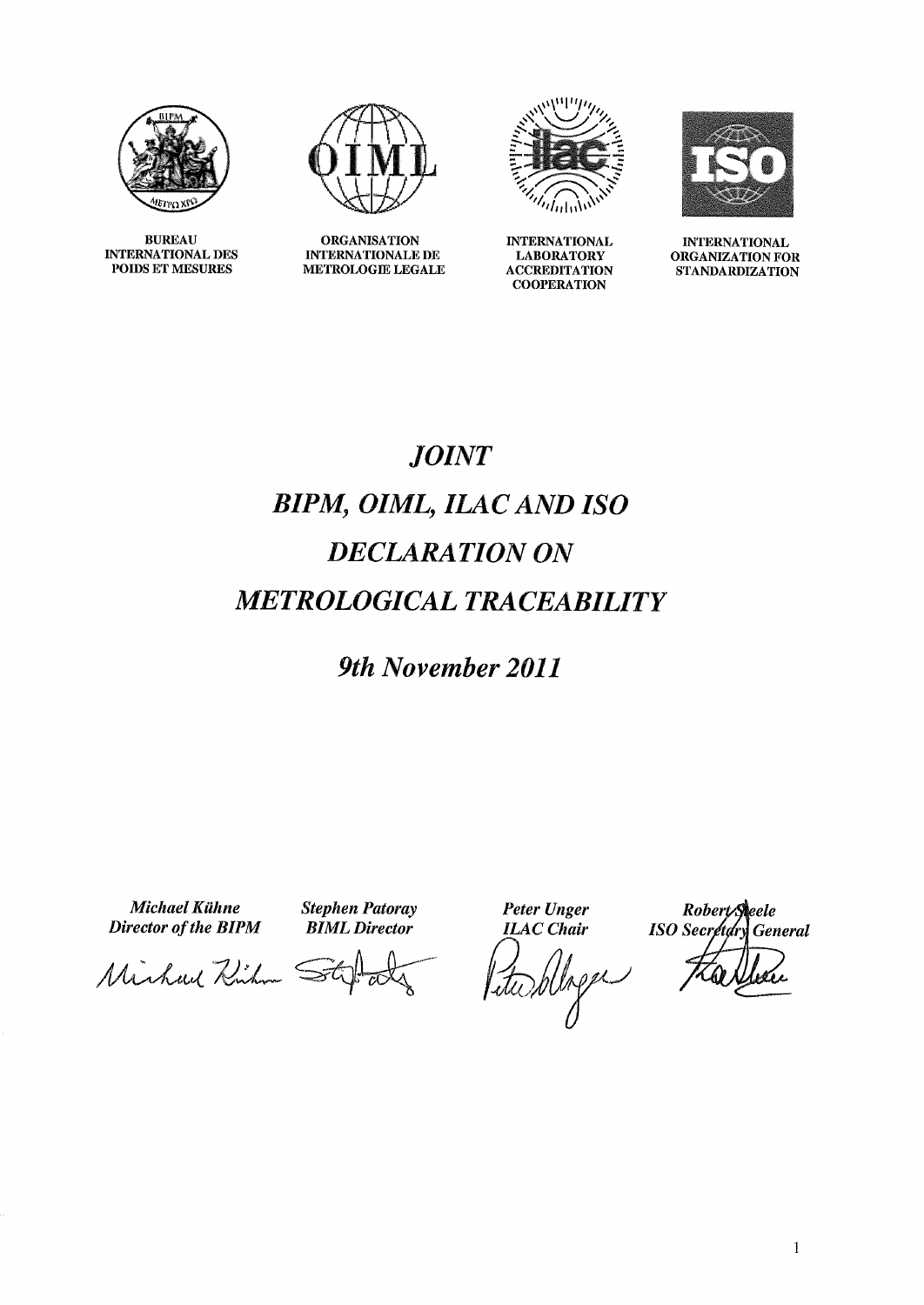## **JOINT BIPM, OIML, ILAC and ISO DECLARATION ON METROLOGICAL TRACEABILITY**

## 1. Background

The International Bureau of Weights and Measures (BIPM), the International Organization of Legal Metrology (OIML), the International Laboratory Accreditation Cooperation (ILAC) and the International Organization for Standardization (ISO) are four internationally recognized bodies which are responsible for metrology, accreditation and standardization world-wide.

Recognizing the importance of metrologically traceable measurement results to the core missions of our Organizations, we have drawn up this policy document which we encourage our Members, as well as others for whom traceability is important, to adopt. We also encourage other bodies to declare their support for the principles and practices embodied in this Declaration wherever possible.

This document builds on the tripartite statement<sup>1</sup> issued by the BIPM, the OIML, and the ILAC on 23 January 2006 on the relevance of various international agreements on metrology to trade, legislation and standardization.

2. The importance of metrological traceability

We assert that international consistency and comparability of measurements are required if the missions of our Organizations are to be achieved. In particular, measurement comparability is an essential characteristic of an international measurement system within which measurement results can be universally accepted. This international consistency and comparability can only be guaranteed if measurement results are traceable to internationally recognized references. In general, these references are the International System of Units (SI), but where such traceability is not yet feasible, measurement results should be traceable to other internationally agreed references (for example, hardness scales, and reference standards established by the World Health Organization).

All four intergovernmental or international bodies collaborate in the Joint Committee for Guides in Metrology, (JCGM) which develops common documents. Two JCGM documents are key to this Declaration: *Uncertainty in Measurement - Part 3 - Guide to the Expression of Uncertainty in Measurement (GUM) – JCGM 100, OIML G 1-100 and ISO Guide 98-3* which promotes a consistent and common approach to the evaluation of measurement uncertainty in a variety of metrological situations; and the "*International vocabulary of metrology - Basic and general concepts and associated terms (VIM) – JCGM 200 V2, OIML V 2-200 and ISO/IEC Guide 99*. In particular, the VIM defines metrological traceability as:

"property of a measurement result whereby the result can be related to a reference through a documented unbroken chain of calibrations, each contributing to the measurement uncertainty".

Metrological traceability therefore embodies the concepts of measurement uncertainty and calibrations against a hierarchy of reference standards.

The establishment and application of these concepts require the involvement of a number of parties:

 The **International Bureau of Weights and Measures (BIPM)** has the mission of establishing world-wide uniformity of measurement and the General Conference on Weights and Measures (CGPM) has the authority of approving the definitions of the SI. The BIPM, under the responsibility of the International Committee for Weights and Measures (CIPM) publishes the "SI brochure", which is an essential reference document for the application and correct use of the SI units.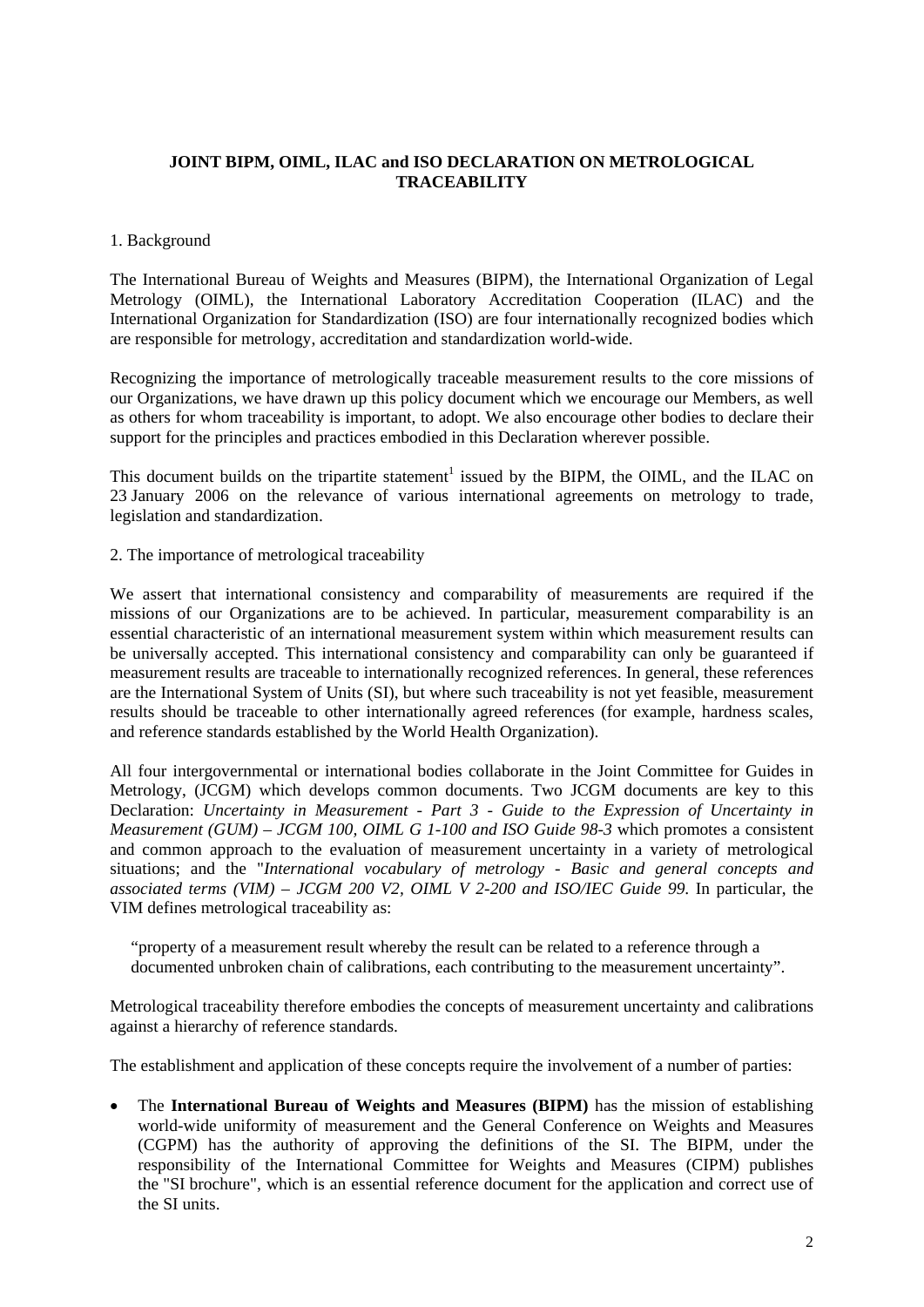- The **National Metrology Institutes (NMIs)** are tasked with the realization, maintenance, improvement and dissemination of the SI units via traceable calibration and measurement services based on their Calibration and Measurement Capabilities (CMCs).
- The **International Committee for Weights and Measures** (**CIPM**), recognizing the need to demonstrate, unambiguously, the equivalence of such national realizations, and therefore of the calibration certificates issued by NMIs, drew up a Mutual Recognition Arrangement. This "CIPM MRA" provides a framework within which all participants validate and recognize the CMCs of other participants. These peer-reviewed CMCs are listed in the BIPM's key comparison data base (KCDB). To provide the technical basis for this listing, participating NMIs are required to take part in regular "key comparisons" of national measurement standards and have their CMC claims validated through the peer review process of the CIPM MRA. This process includes the approval of a reviewed quality system (accredited or self declared) which conforms to appropriate internationally recognized standards, usually ISO/IEC 17025 and ISO Guide 34 for the production and certification of reference materials.
- The **International Organisation of Legal Metrology (OIML)** promotes the global harmonization of legal metrology laws and procedures and provides its Members with guidance with respect to their national legislation, including that measurements used for trade and regulatory purposes should be made using standards legally traceable to the  $SI^2$ . It has developed a world-wide technical infrastructure that provides its Members with metrological guidelines for the alignment of national requirements concerning the manufacture and use of regulated measuring instruments. This infrastructure supports the legal traceability of measurements used in regulated activities such as trade, health care, monitoring the environment, etc. OIML has also introduced a Mutual Acceptance Arrangement (MAA) within which Declarations of Mutual Confidence (DoMC's) can be signed under which signatories declare mutual confidence in the type evaluation data underpinning certificates of conformity with an OIML Recommendation. Participants who issue OIML Certificates under the MAA shall have their quality system evaluated either by accreditation bodies or by peer review.
- The **International Laboratory Accreditation Cooperation (ILAC)** aims to promote the mutual recognition of test and measurement certificates issued by laboratories accredited by national accreditation bodies to internationally accepted standards for technical competence. ILAC members are peer evaluated and become signatories to the ILAC Arrangement. The ultimate aim of the Arrangement is increased use and acceptance by industry as well as governments of the results from accredited laboratories, including results from laboratories in other countries. In standards such as ISO/IEC 17025, metrological traceability of measurement results to primary realizations of the SI (often referred to as national measurement standards) is required, and in other similar standards traceability should either be to the SI or to other agreed international references where SI traceability is not, or not yet, possible.
- The **International Organization for Standardization (ISO)**, as the world's major standardization body, is responsible for the publication of a range of written standards and guides that apply to manufacture and testing of various products, and the provision of various services. In many cases, calibration and testing form an integral part of the requirements of the standards, and or guides. ISO harmonizes its terminology with the VIM and frequently incorporates measurement-related clauses in these standards. As ISO is responsible, together with the International Electrotechnical Commission, IEC, for ISO/IEC 17025 it endorses the principle of traceable measurement to the SI. Moreover, ISO participates in GUM activities that set out a common approach to the evaluation and estimation of measurement uncertainty. The concept of measurement uncertainty may be applied when deciding on conformity with a specified requirement (often in the form of tolerance limits). This concept may be applied in legal metrology. ISO works closely with the International Electrotechnical Commission (IEC), which has general responsibility for electrical standards, and the International Telecommunications Union (ITU), which has general responsibility for telecommunication standards. ISO, IEC and ITU work cooperatively through the World Standards Cooperation (WSC).